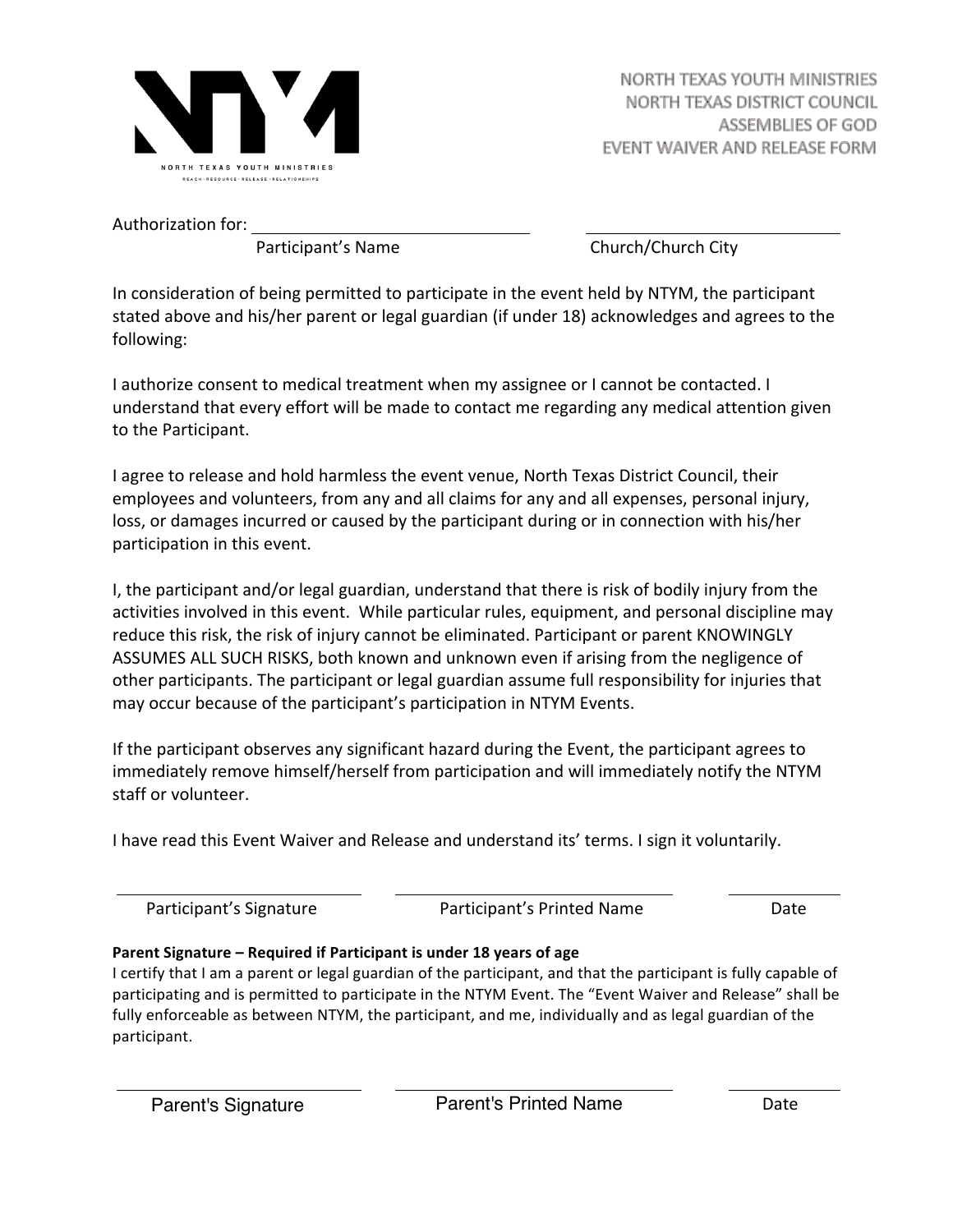# *House of Air*

## **Assumption of Risk, Waiver of Liability, and Indemnity Agreement**

#### **PLEASE READ THIS DOCUMENT CAREFULLY. BY SIGNING IT, YOU ARE GIVING UP IMPORTANT LEGAL RIGHTS.**

The activities at Crowley Amusement Park, LLC (dba, and hereafter referred to, as "**House of Air"**) include, but are not limited to trampoline bouncing, trampoline dodgeball, trampoline basketball, tumble track trampolines, softplay, air bag, pit area, slack line, jousting area, obstacle course climbing wall, cardio wall, fitness class/workouts, trampoline classes/instruction, aerial training, bounce house, and consist of recreational, practice, or competitive activity; events; parties; organized or individual training and conditioning activities; tests, classes, and instruction; facility design; individual use of facilities, equipment, toilets/shower/locker room areas, and all associated premises including the café, elevator, stairs, sidewalks and parking lots (the :House of Air Activities") These activities provide the participant with the opportunity for fun; improved physical fitness; vigorous, healthful exercise; exciting group competition; improved agility and balance; wholesome recreation; and other benefits. The activity and exertion level can range from moderate to very vigorous – depending upon the desire of the participant.

Participant safety is a priority at House of Air. However, regardless of the care taken to avoid injuries, there are inherent and unanticipated risks in the activity that cannot be totally eliminated. These **risks** include, but are not limited to, falls, collisions with other participants, contacting a hard surface (e.g., an uncovered beam, frame, or rail; exposed springs or hooks), landing incorrectly, double bouncing (two or more on the same trampoline), weight differences between participants, catching an extremity under a pad, and slipping in the shower. They also include unexpected equipment failure, unknown facility hazards, careless behavior by the participant, co-participant, or other guests at House of Air and errors in judgment by House of Air personnel.

In spite of the benefits of the available House of Air Activities and the steps taken to prevent injuries, House of Air feels that it is important that the ADULT PARTICIPANT [OR MINOR PARTICIPANT AND HIS OR HER PARENT(S) OR GUARDIAN(S)] (hereafter individually and/or collectively referred to as PARTICIPANT/PARENT) understand the types of injuries that can occur. These include (i) *minor injuries* are the most common and include, but are not limited to, muscle soreness and tears, headaches, bruises, scrapes, sprains, abrasions, and lacerations; (ii) *serious injuries, which* are less common, but do occur and include, but are not limited to, ligament and tendon sprains, tears, and ruptures, broken bones, knee injuries, shoulder injuries, back sprains, neck sprains, and chipped or broken teeth; and (iii) *catastrophic injuries, which* are rare; however, House of Air feels that participants should be aware of this possibility. These injuries include permanent disabilities, loss of limb/other extremities, spinal injuries, paralysis, and even death.

**In consideration for and in connection with being permitted to participate in House of Air and any and all related activities conducted by House of Air**, I, the PARTICIPANT/PARENT hereby voluntarily execute this Assumption of the Risk, Waiver of Liability, and Indemnity Agreement (the "Agreement") on behalf of myself and other Releasing Parties defined below, and hereby agree as follows:

**Assumption of Risks**: I, the PARTICIPANT/PARENT, understand that the inherent and unanticipated risks of House of Air Activities are serious and that some of these activities involve dangers regardless of the care taken by House of Air. I realize that House of Air Activities require some degree of skill, coordination, and physical fitness. I have read the previous paragraphs and 1) I know the nature of the House of Air Activities; 2) I understand the demands of those activities relative to my physical condition and skill level; and 3) I appreciate the types of injuries that may occur as a result of such activities. **I hereby assert that my and/or PARTICIPANT'S participation at House of Air is voluntary and that I knowingly assume all risks associated with my and/or PARTICIPANT'S presence at or participation in any and all House of Air Activities. I hereby assert that I have adequate health or assets to cover any injury and further agree that I will report any injury to House of Air staff before leaving the facility.** 

**WAIVER OF LIABILITY: IN CONSIDERATION FOR GAINING ACCESS TO AND ENGAGING IN THE USE OF AND PARTICIPATION IN THE PROPERTY, FACILITIES, EQUIPMENT, AND SERVICES OF HOUSE OF AIR, TODAY AND ON ALL FUTURE DATES, I, THE PARTICIPANT/PARENT, (ON BEHALF OF MYSELF, MY SPOUSE, CHILDREN, PARENTS, FAMILY MEMBERS, LEGAL WARDS, HEIRS, PERSONAL REPRESENTATIVES, ASSIGNS, ESTATE AND INSURERS – REFERRED TO HEREAFTER AS THE "RELEASING PARTIES") DO HEREBY WAIVE, RELEASE, DISCHARGE AND COVENANT NOT TO SUE CROWLEY AMUSEMENT PARK, LLC (DBA HOUSE OF AIR) (INCLUDING ITS OWNERS, MANAGERS, MEMBERS, DIRECTORS, OFFICERS, EMPLOYEES, VOLUNTEERS, INDEPENDENT CONTRACTORS, AGENTS, AFFILIATES, INSURERS, AND EQUIPMENT SUPPLIERS -- REFERRED TO HEREAFTER AS THE "PROTECTED PARTIES") FROM LIABILITY FOR ANY AND ALL CLAIMS ARISING FROM THE NEGLIGENCE OF THE PROTECTED PARTIES.** 

**THIS AGREEMENT AND WAIVER OF LIABILITY APPLIES TO 1) PERSONAL AND/OR EMOTIONAL INJURY OR DISTRESS (INCLUDING DEATH) FROM INCIDENTS OR ILLNESSES ARISING FROM PARTICIPATION IN HOUSE OF AIR ACTIVITIES AND TO 2) ANY AND ALL CLAIMS RESULTING FROM THE DAMAGE TO, LOSS OF, OR THEFT OF PROPERTY OF PARTICIPANT/PARENT.**

**INDEMNIFICATION: I, THE PARTICIPANT/PARENT, AGREE TO HOLD HARMLESS, DEFEND, AND INDEMNIFY HOUSE OF AIR AND THE PROTECTED PARTIES (THAT IS, DEFEND AND PAY ANY JUDGMENT AND COSTS, INCLUDING INVESTIGATION COSTS, ATTORNEY'S AND EXPERT WITNESS FEES, AND RELATED EXPENSES) FROM ANY AND ALL CLAIMS OF RELEASING PARTIES OR OTHERS ACTING ON BEHALF OF PARTICIPANT/PARENT ARISING FROM PARTICIPATION IN HOUSE OF AIR ACTIVITIES OR PRESENCE ON THE PREMISES UTILIZED FOR HOUSE OF AIR ACTIVITIES. I FURTHER AGREE TO HOLD HARMLESS, DEFEND, AND INDEMNIFY HOUSE OF AIR AND THE PROTECTED PARTIES AGAINST ANY AND ALL CLAIMS OF CO-PARTICIPANTS, RESCUERS, AND OTHERS ARISING FROM THE CONDUCT OF THE PARTICIPANT/PARENT WHILE ON THE PREMISES UTILIZED FOR HOUSE OF AIR ACTIVITIES.**

**Clarifying Clauses: 1)** I, the PARTICIPANT/PARENT, confirm that this agreement supersedes any and all previous oral or written promises or agreements. I understand that **this is the entire agreement between me and House of Air** and cannot be modified or changed in any way by representations or statements by any agent or employee of House of Air, and that there are no other oral agreements between me and House of Air.

**2)** I, the PARTICIPANT/PARENT, further expressly agree that the foregoing Agreement is intended to be as broad and inclusive as is permitted by the laws of the State of Texas and that **if any portion thereof is held invalid, it is agreed that that portion of the Agreement shall be reformed such that it is as broad and inclusive as permitted by Texas law, and the balance shall, notwithstanding, continue in full legal force and effect as written**.

3) I, the PARTICIPANT/PARENT, also understand that if legal action is brought arising out of or related in any way to PARTICIPANT's AND/OR PARENT's participation in House of Air Activities or presence on the premises**, the appropriate venue for any legal action shall be in a court of competent jurisdiction located in Tarrant County, Texas** and that the substantive laws of the State of Texas shall apply. **I, THE PARTICIPANT/PARENT HEREBY UNCONDITIONALLY WAIVE THE RIGHT TO A JURY TRIAL OF ANY AND ALL CLAIMS OR CAUSES OF ACTION ARISING FROM OR RELATING TO MY PARTICIPATION IN HOUSE OF AIR ACTIVITIES OR PRESENCE ON THE PREMISES** utilized for House of Air Activities**. I, THE PARTICIPANT/PARENT HEREBY ACKNOWLEDGE THAT A RIGHT TO A JURY IS A CONSTITUTIONAL RIGHT, AND THAT I KNOWINGLY AND VOLUNTARILY ENTERED INTO THIS JURY WAIVER. IN THE EVENT OF LITIGATION, THIS AGREEMENT MAY BE FILED AS A WRITTEN CONSENT TO A TRIAL BY THE COURT.**

**Acknowledgements to Promote Participant Safety:** These assertions aid House of Air in providing for participant safety.

*Health Status* – I, the PARTICIPANT/PARENT, assert that:

- **Participant possesses sufficient physical fitness** and coordination to enable safe participation in House of Air Activities.
- Participant **assumes the risks of all medical conditions** (e.g., asthma, diabetes, anaphylaxis, epilepsy, heart disease or HBP).
- House of Air encourages each participant to **get medical clearance** prior to participation.
- Participant will **cease activity if there is discomfort** (e.g., faintness, shortness of breath, high anxiety, or chest pains).

*Emergency Care* – I, the PARTICIPANT/PARENT**,** assert that

- House of Air **can administer emergency first aid, CPR, and use an AED** if deemed necessary.
- House of Air **can secure emergency medical care** or transportation (i.e., EMS) if deemed necessary.
- Participant **assumes all costs** of emergency medical care and transportation.
- *Rules & Safety* I, the PARTICIPANT/PARENT, agree:
- To **abide by all posted safety-related rules** while participating.